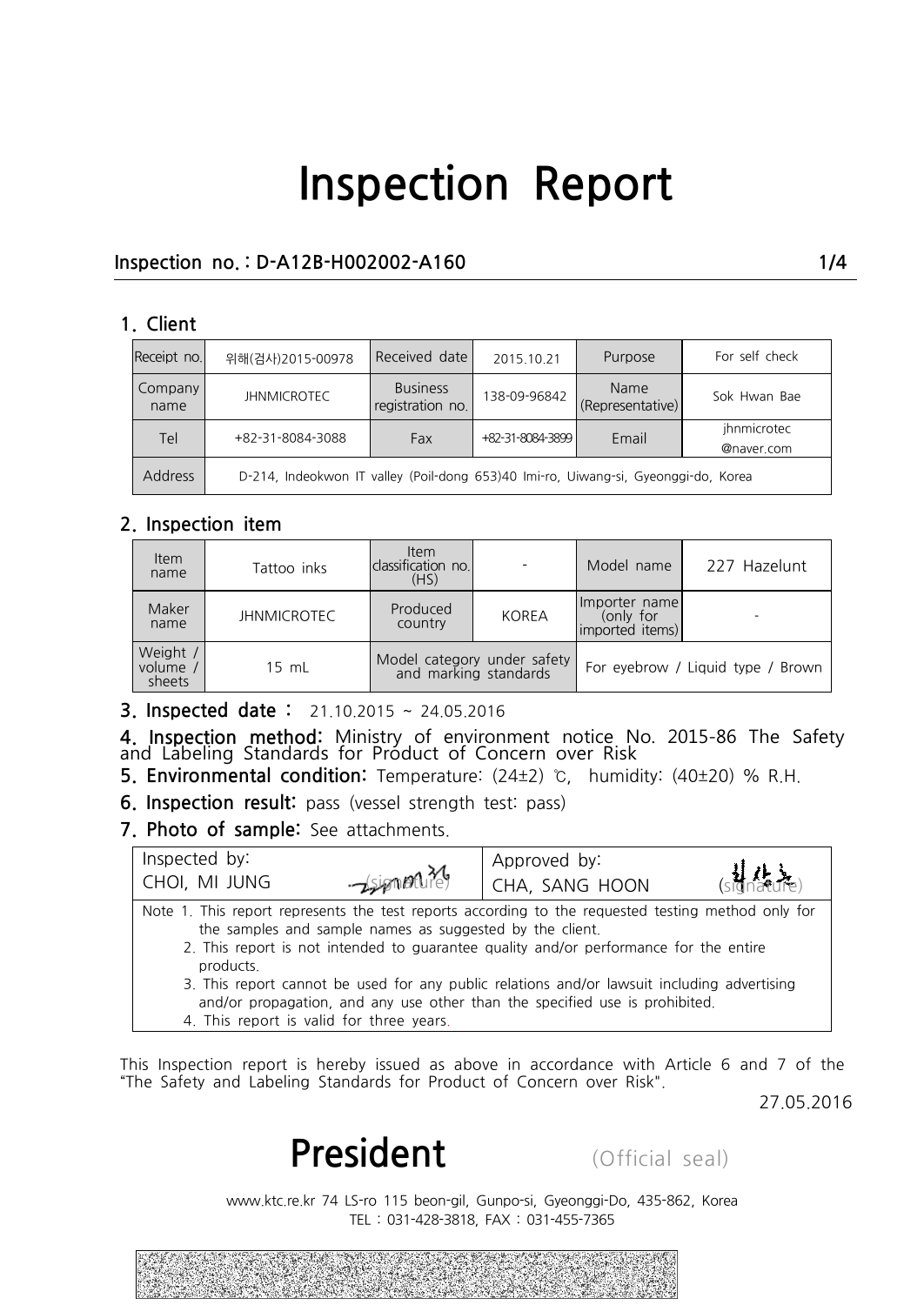### **Inspection no. : D-A12B-H002002-A160 2/4**

### **Appendix 1. Inspection result**

1.1 Standards for hazardous ingredient

| Seq            |                                            | Inspection item | Judgment<br>criteria                                | Inspection<br>result | Pass or fail<br>judgment |
|----------------|--------------------------------------------|-----------------|-----------------------------------------------------|----------------------|--------------------------|
| 1              |                                            | Arsenic         | $\overline{2}$                                      | <b>ND</b>            | Pass                     |
| $\overline{2}$ | <b>Barium</b>                              |                 | 50                                                  | <b>ND</b>            | Pass                     |
| 3              |                                            | Cadmium         | 0.2                                                 | <b>ND</b>            | Pass                     |
| $\overline{4}$ |                                            | Cobalt          | 25                                                  | <b>ND</b>            | Pass                     |
| 5              |                                            | Chromium (VI)   | 0.2                                                 | <b>ND</b>            | Pass                     |
| 6              |                                            | Copper          | 25                                                  | <b>ND</b>            | Pass                     |
| $\overline{7}$ |                                            | Mercury         | 0.2                                                 | <b>ND</b>            | Pass                     |
| 8              |                                            | Lead            | $\overline{2}$                                      | <b>ND</b>            | Pass                     |
| 9              | Selenium                                   |                 | $\overline{2}$                                      | <b>ND</b>            | Pass                     |
| 10             | Antimony                                   |                 | $\overline{2}$                                      | <b>ND</b>            | Pass                     |
| 11             | Tin                                        |                 | 50                                                  | <b>ND</b>            | Pass                     |
| 12             | Zinc                                       |                 | 50                                                  | 9                    | Pass                     |
|                | Paraben                                    | Methyl paraben  | 4 000                                               | <b>ND</b>            | Pass                     |
|                |                                            | Ethyl paraben   | 4 000                                               | <b>ND</b>            | Pass                     |
| 13             |                                            | Propyl paraben  | 4 000                                               | <b>ND</b>            | Pass                     |
|                |                                            | Butyl paraben   | 4 000                                               | <b>ND</b>            | Pass                     |
|                |                                            | Total paraben   | 8 000                                               | <b>ND</b>            | Pass                     |
| 14             |                                            | Formaldehyde    | 20                                                  | <b>ND</b>            | Pass                     |
| 15             |                                            | Naphthalene     | 0.5                                                 | <b>ND</b>            | Pass                     |
| 16             | Tetrachloroethylene                        |                 | 100                                                 | <b>ND</b>            | Pass                     |
| 17             | Polynuclear aromatic<br>hydrocarbons(PAHs) |                 | Total 0.5<br>(However,<br>benzo(a)pyre<br>ne 0.005) | <b>ND</b>            | Pass                     |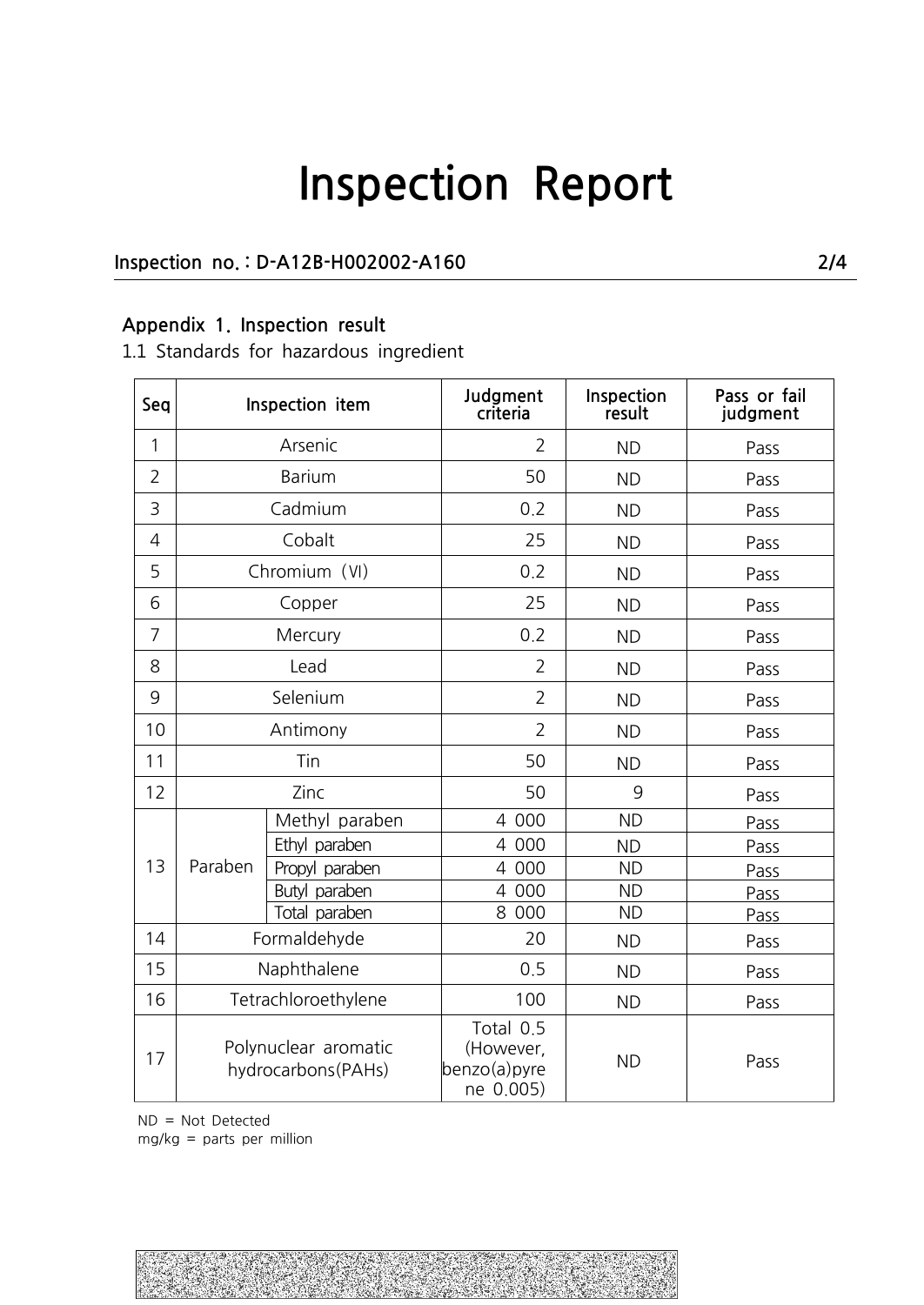### **Inspection no. : D-A12B-H002002-A160 3/4**

### **Appendix 1. Inspection result (2)**

1.2 Sterility test

| # | Requirement | Assessment |  |
|---|-------------|------------|--|
|   | Asepsis     | Pass       |  |

#### 1.3 Appearance

| # | Requirement                                                                                                     | Assessment               |
|---|-----------------------------------------------------------------------------------------------------------------|--------------------------|
|   | No inclusion of any foreign material and other contamination.                                                   | Pass                     |
|   | Clean appearance and no risky area such as sharp section, etc.                                                  | Pass                     |
| 3 | No defect in the structure and no leak of any content.                                                          | Pass                     |
|   | Use a proper vessel in accordance with the High Pressure Gas<br>Safety Control Act. (Only for aerosol products) | <b>Not</b><br>Applicable |
|   | No dissolution of any adhesive from the vessel.                                                                 | <b>Not</b><br>Applicable |

1.4 Strength and leak of vessel (only applicable for liquid products, excluding aerosol products)

| # | Requirement                                                                                                                                | Assessment |
|---|--------------------------------------------------------------------------------------------------------------------------------------------|------------|
|   | No abnormality at a vessel strength test in accordance with<br>the "The Safety and Labeling Standards for Product of<br>Concern over Risk" | Pass       |
|   | No abnormality at a vessel leak test in accordance with the<br>"The Safety and Labeling Standards for Product of Concern<br>over Risk"     | Pass       |

### 1.5 Weight / volume / sheet

|   | "The Safety and Labeling Standards for Product of Concern<br>over Risk"                                                                       |                       |                    | Pass       |
|---|-----------------------------------------------------------------------------------------------------------------------------------------------|-----------------------|--------------------|------------|
|   | .5 Weight / volume / sheet                                                                                                                    |                       |                    |            |
| # | Requirement                                                                                                                                   | Quantity<br>indicator | Quantity<br>Result | Assessment |
|   | No abnormality at a test in accordance<br>with the "Inspection Standards for the<br>Defined Quantity of Products with the<br>Marked Quantity" | 15 mL                 | 15 mL              | Pass       |